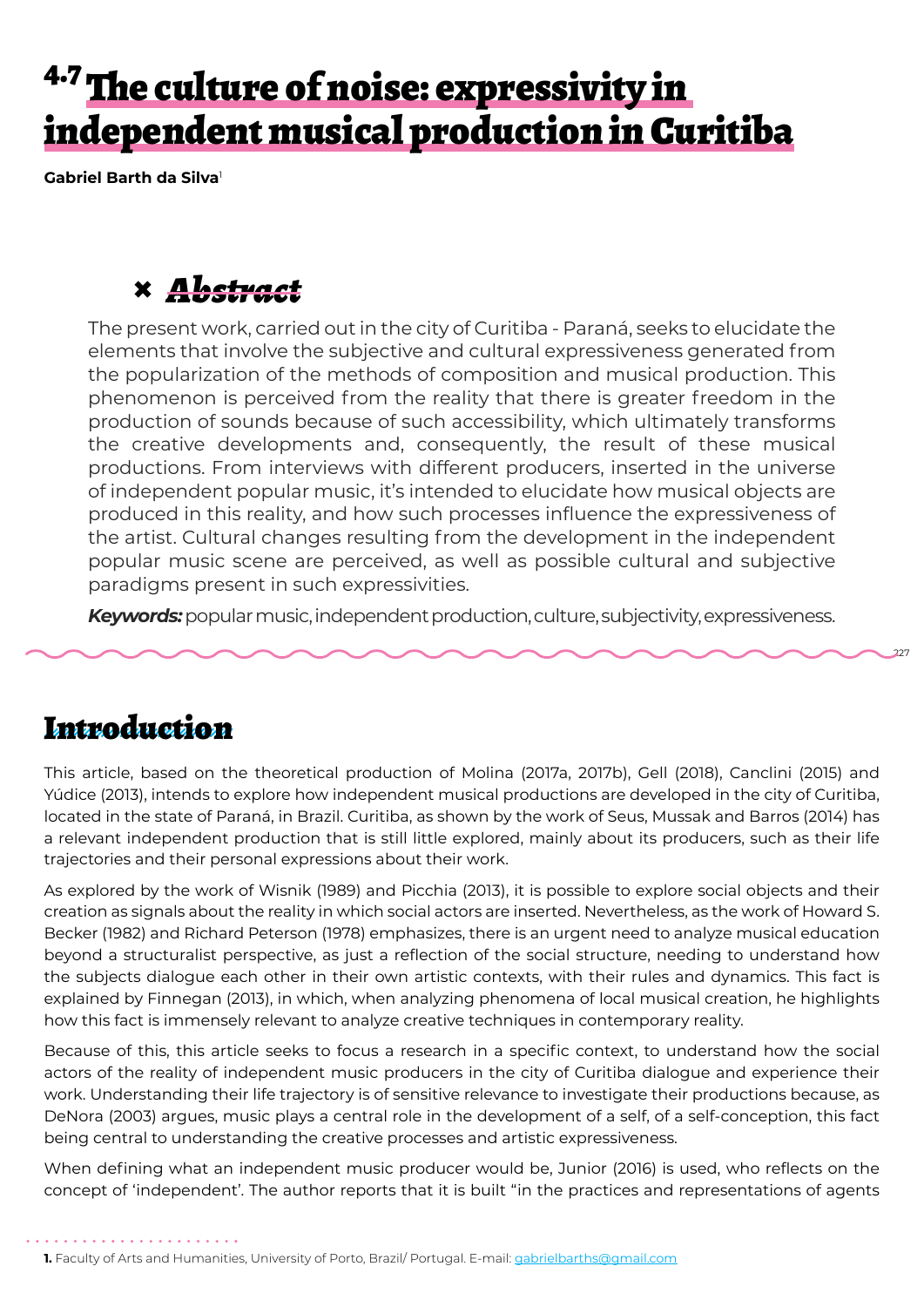and, often, against their systematization efforts" (Junior, 2016, p. 110), in addition to being produced "sociohistorically, conditioned both by broader circumstances and by the immediate situations in which it emerges on the discursive surface" (2016, p. 110). For the author, the term 'independent' seems to be the most consolidated concept "when it comes to demarcating a dissident or counter-hegemonic ethos of cultural production" (Junior, 2016, p. 114).

### Central factors in Latin American musical production

When starting the dialogue about the creative and expressive processes that generate the works of music producers, it is justified to start from their production techniques. For this purpose, the work of Molina (2017a) will be used, in which the author seeks to analyze the paradigms and compositional techniques in popular music after 1967, which marks the release of the Beatles' Sgt. Peppers Lonely Hearts Club Band. At first, the term "popular music" by the author will be appropriated, characterizing it as "music making that came from 'popular' communities as opposed to that of musicians who represented the tradition of written music of European origin" (Molina, 2017a, p. 21).

Molina (2017a) Will argue that, as there is the importance of musical writing in the history of classical music, in the era of assembly music from 1960 onwards, multitrack recorders enabled musicians to "begin to architect overlapping events sound, exploring open areas in the verticality of the registers" (Molina, 2017a, p. 35). The paradigm shift provided, in addition to a visual notion of music from computer monitors that visually transmitted the waves of the tracks, a new idea of music that explored 'sound over tone'. This means an exploration of a song in which the tone, its compositional melodies, a focus on notes, uses only a small space, being more thought about the potential of sounds and textures in these productions of sounds.

Because of this approach in relation to technical aspects, it is necessary to contextualize them in a field focused on subjective and cultural aspects. Seeking such a premise, it is justified to approach the work of Gell (2018), which understands art objects as "devices that contribute to ensuring the consent of individuals within the network of intentions in which they are involved" (Gell, 2018, p. 10).

228 For Gell (2018, p. 45), "anyone should be considered a social agent, at least potentially", with these agencies being attributed to the subjects resulting in "events caused by acts of mind, will or intention, and not of a mere concatenation of physical events" (Gell, 2018, p. 45). The agent, in this context, "makes events happen around him" (Gell, 2018, p. 45), being the original source of these causal events. In addition to people, agents can be "things, animals, deities, anything" (Gell, 2018, p. 54), requiring a greater focus on the relationship in which the agent establishes, acting in relation to a "patient", which is the "object which is causally affected by the action of the agent" (Gell, 2018, p. 54).

Gell (2018) elaborates that "in any operation in which the agency manifests itself, there is a 'patient' who is another 'potential' agent" (Gell, 2018, p. 54). Patients are not completely passive and can resist or even fascinate the viewer. As Gell elaborates, "agent/patient relationships form intertwined hierarchies", in which "the concept 'patient' is not, therefore, simple, since being 'patient' can be a form of agency" (Gell, 2018, p. 54).

Having the objective of investigating about the expressiveness, understood as how they perceive their own life trajectories, influences, and how they express them in their musical production, of independent musicians, two forms of relationship between 'agent' and 'patient' will be used previously elaborated by Gell to contextualize and dialogue with the interviewees' reports. Such relationships help to establish a better panorama for the paths to be followed by the research.

The first relation elaborated by Gell (2018, p. 62) concerns the index (which are "material entities that motivate abductive inferences, cognitive interpretations, etc") as an 'agent' in relation to the Agent as a 'patient'. In this type of relationship, "the material index determines the artist, who responds as a 'patient' to his inherent agency" (Gell, 2018: 62), dialoguing this agency in the material, which believes to "control the artist", being something that is already present in the material, in which the artist only "recognizes" it, rather than actually creating it.

The relationship is relevant to approach the musician's relationship with the techniques used and the technologies present in their creative and production development. They manifest themselves from the various elements arranged that are used by being available, showing themselves as pre-disposed to creation according to how they show themselves to the artist.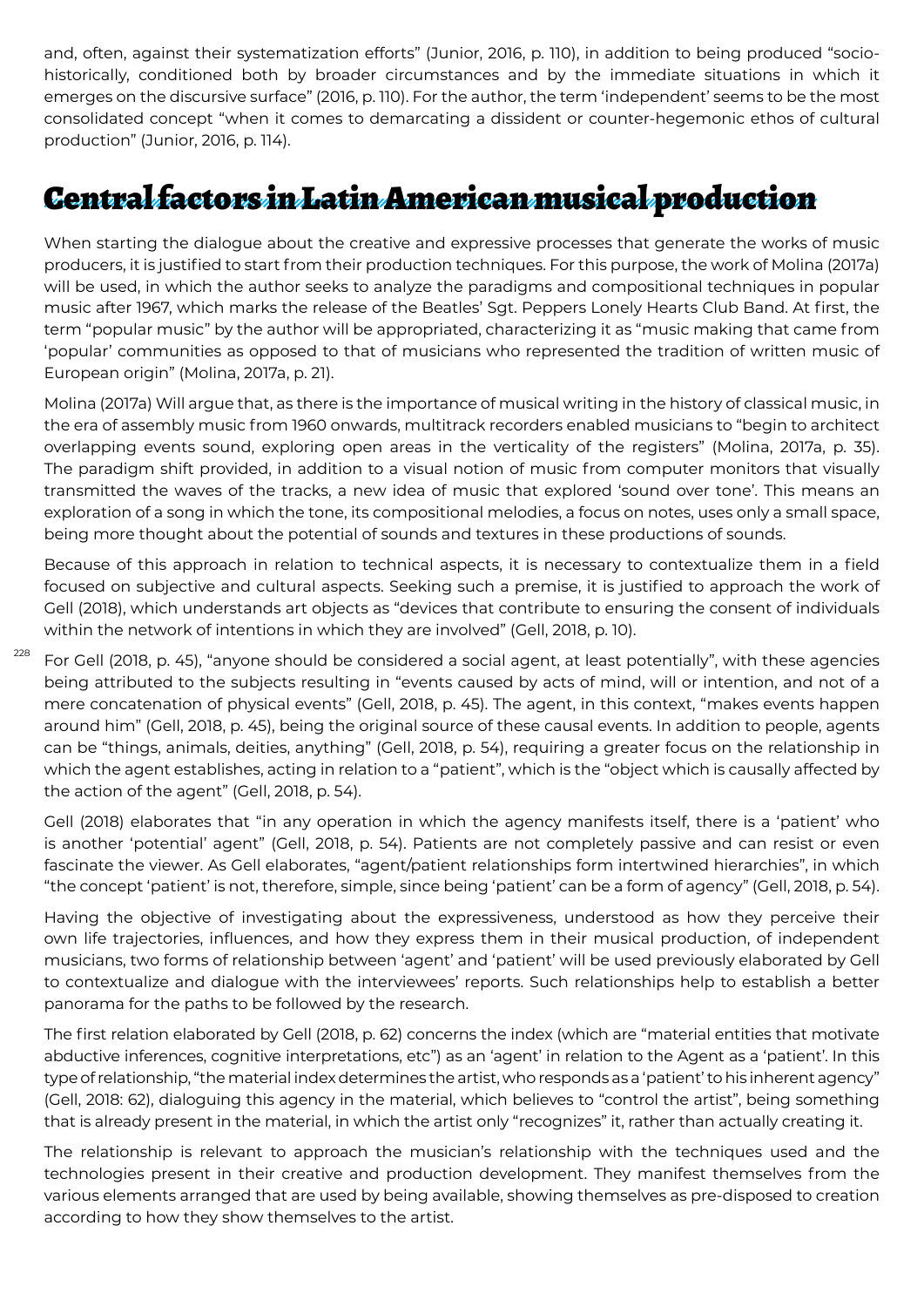The second relationship, as expressed by Gell (2018), concerns the artist as agent and patient of himself. This relationship is established when the musician becomes a spectator to his own efforts, perceiving himself and changing his way of doing according to how he imaginatively elaborates the work in his head and how he performs it, both in search of the imagined work and perceiving himself during the process. As Gell elaborates, this represents the "generation and testing" method that "is a fundamental feature of all complex cognitive performances" (2018, p. 85). It is also relevant to approach this relationship through the final product of the work, which is rarely visualized and idealized in advance, helping to understand this complex phenomenon.

When discussing cultural paradigms, in order to understand the expressiveness of ways in a contextualized and localized manner in Latin America, especially in the field of arts, it is essential to approach Canclini's work on Hybrid Cultures (2015). Canclini highlights how the artistic world establishes an "interdependent relationship with society, as seen when the modification of artistic conventions affects social organization" (Canclini, 2015: 40). This reiterates the fact that, by understanding the phenomena involved in artistic processes, there is a greater understanding of social phenomena. Canclini elaborates: "analyzing art is no longer just analyzing works, but the textual and extratextual, aesthetic and social conditions, in which the interaction between members of the field generates and renews meaning" (Canclini, 2015, p. 151).

In the case of this investigation, Canclini's (2015) hybridity helps to understand the relationship that current independent musicians establish with local culture and nationality in its expressiveness. As the author states, Latin American countries are the result of "sedimentation, juxtaposition and intertwining of indigenous traditions (...) of Catholic colonial Hispanism and modern educational and communicational political actions" (2015: 73). It is of immense importance to understand how this phenomenon dialogues and permeates the expressions of musicians, and how they relate to their locality, understanding "our origins and our hybrid present".

Contextualizing such knowledge in a dialogue with the phenomenon of globalization, it is essential to resort to the work of Yúdice (2013), who is one of the most important names in the subject. According to the author, due to the "characteristic dematerialization of various sources of economic growth" (Yúdice, 2013, p. 26) and the occurrence of "greater distribution of symbolic goods in world trade" (Yúdice, 2013, p. 26), the cultural sphere took on a "greater prominence than at any other time in human history" (Yúdice, 2013, p. 26).

## Method

As previously presented by Pinto (2001), the intention is to address the theme of "music inserted in its cultural context" (Pinto, 2001, p. 251). For that, it is necessary to ask the "why and in what relation to the context music is made" (Pinto, 2001: 252). In order to carry out an investigation that contemplates the proposed topics, the work of Guerra (2013) is based on inspiration, who proposed "a documentary research (statistical sources, written press, audiovisual content, etc.), a fieldwork ethnographic (direct observation, social photography, field diary), life stories and semi-directive interviews" (Guerra, 2013, p. 64). The triangulation of methods, as shown by Burgess (1997), is central to understanding complex phenomena, such as the one in this project.

The work was guided by the principles structured by Thompson (1992) and Bourdieu (1996), who defend the use of simple and direct questions, in addition to a previous base about of the topic in which it is being investigated. It is also reiterated the need to perceive the relationship of the interview as a social relationship in itself, not naturalizing it to seek a better collection of data on the topic. Regarding the life history process, Silva et *al*. (2007) emphasize the importance of its connection in data collection, and how it is an important factor in the investigation as it allows understanding how the subject perceives his own vital development, regardless of the facts being checked or not.

The analysis of the collected material was structured as a Case Study based on the reading of Yin (2017), developing central points of analysis based on previously structured topics that were investigated in all interviews. This choice of his took on account of being a method, the author argues, important for the analysis of contemporary events that have direct access to their social actors, allowing, together, "to expand and generalize theories" (Yin, 2017: 10).

To carry out the interviews, producers were searched based on indications made to the researcher, who then contacted them through various social networks. After contact, the purpose of the project and the interview was explained, and copies of the consent form and the research project were sent. So, it was proposed that the interview take place at the producers' workplace, making it possible to observe and experience how they work, in addition to noting what the instruments and methods in the environment were.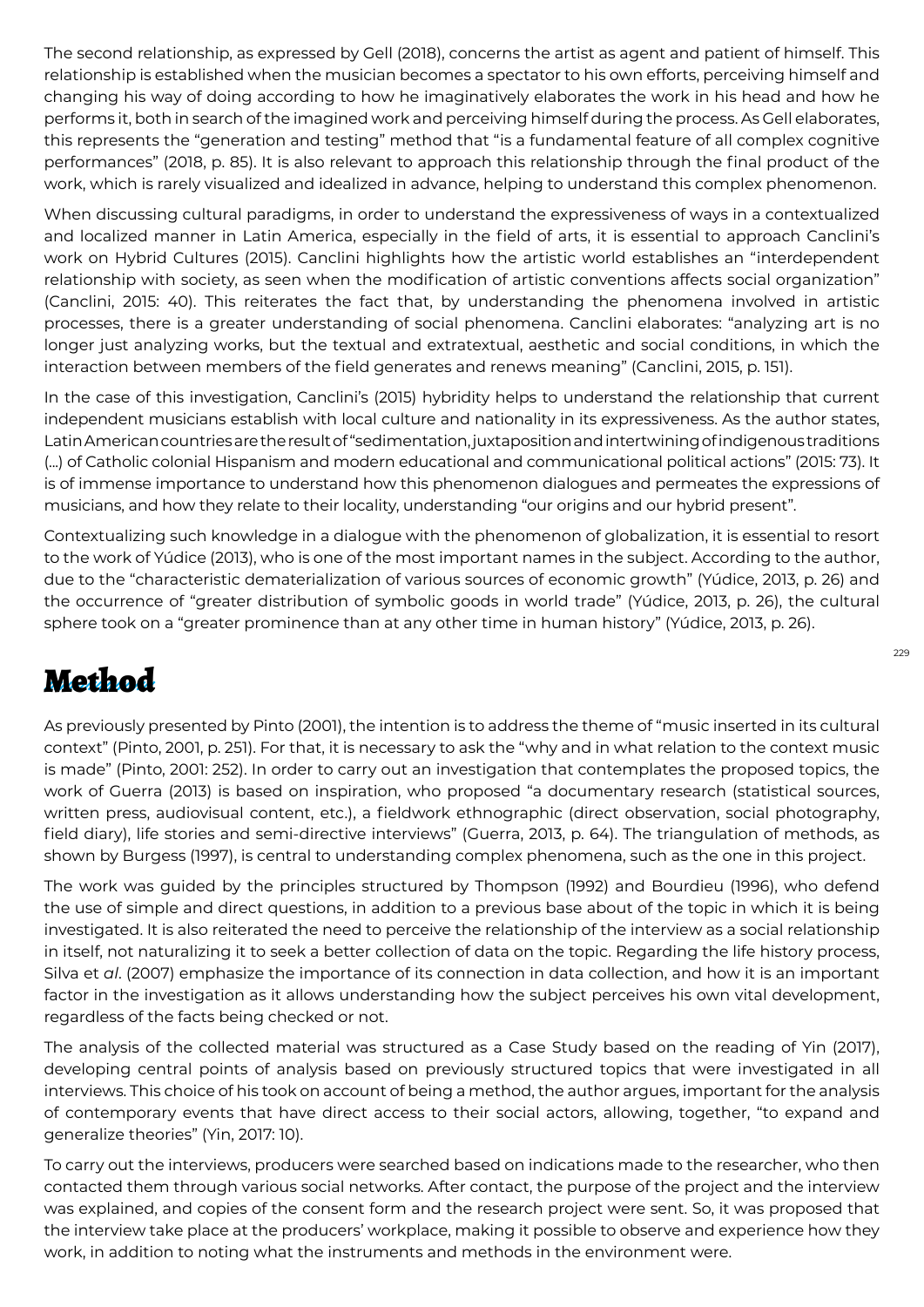The investigation is characterized as exploratory on account of investigating a previously delimited phenomenon, as defended by Creswell (2014). Three interviews were carried out, in 2019, with three different producers, all of whom were around 24 years old, of white ethnicity and had completed at least high school. All reside in the city of Curitiba, and the interviews were conducted individually, in a semi-structured way.

### Analysis and discussion

About the interviewees, it is possible to characterize them as:

| <b>Interview</b> | <b>Characterization</b>                                                                                                                                                                                                                                                                                                                                    |
|------------------|------------------------------------------------------------------------------------------------------------------------------------------------------------------------------------------------------------------------------------------------------------------------------------------------------------------------------------------------------------|
| $\mathbf{I}$     | Gustavo (anonymized name). Music producer of Curitiba origin, of white ethnicity, is 25 years<br>old, works as a producer of bands/musicians from Curitiba and other places in Brazil, such as<br>São Paulo, crossing several genres. In his personal work, he works mainly with instrumental<br>music with an electronic characteristic.                  |
| $\mathbf{2}$     | Leandro (anonymized name). Music producer of Curitiba origin, of white ethnicity, is 24 years<br>old, works as a producer of bands/musicians from Curitiba, crossing several genres, too.<br>In his personal work, he works mainly with instrumental electronic music, having already<br>participated in an alternative rock band.                         |
| 3                | Lorenzo. Music producer of Curitiba origin, of white ethnicity, is 24 years old, works mainly on his<br>own music, but establishes contacts with several other artists through participation in their work.<br>In his most recent personal work, entitled Resp, he works primarily with a hybrid aesthetic of hip-<br>hop, indie, r&b, and lo-fi features. |

▶ Table 4.7.1. - Characterization of respondents

▶ Source: the author.

 $^{230}$  Three main axes of analysis were then determined: the technical; the cultural; the individual. The technical axis allows us to perceive the diversity of materials that are part of the music production activity, in addition to the relationship that producers establish with them. In the cultural axis, we sought to deepen both the cultural influences that permeate these subjects, and the intentions of their expression in relation to their perception of the culture in which they are inserted. Finally, in the analysis of the individual axis, a subjective analysis of the producers' processes is proposed.

#### **Technical axis**

In their locations, a difference was noticed, mainly, from Lorenzo to Leandro and Gustavo. In the case of the first two, they had at their disposal a room with soundproofing for rehearsal and recording, as well as various instruments at their disposal, from synthesizers to guitars and basses. The program they used was the same, being Ableton Live 10. Despite this proximity, it was possible to observe some differences, both in types of microphones and in some equipment that had specificities for the sound that the producers were looking for, such as a workstation keyboard in Gustavo's case and a tape recorder in Leandro's case.

Lorenzo differs more sharply from the other two, mainly because his production methods are more 'homemade'. This 'homey' is due to the fact that the production of his songs takes place inside his room. During the interview, he even names the materials: "I use a condenser microphone, an audio card, a guitar, a guitar, a computer". The program he uses also differs from the others, being it REAPER, and that even produces many of the samples he uses for the beats, recording them with the condenser microphone.

It was possible to notice how there is a great concern with the textures of sounds on the part of the producers, using different mechanics in the programs they use, or in external equipment, to achieve some specific sounds, especially for electronics, as on the part of Leandro, as for organic ideas, by Lorenzo. The manipulation of the audio is permeated by several sequence filters, in addition to the superposition of sound layers, a movement that happens both in Ableton and in REAPER, with several tracks with details that, together, make up the song. These various steps and processes are seen in the work of Molina (2017a), as part of the activity of composition of montage music. The term "song", as worked by Sérgio Molina, can be understood in the excerpt: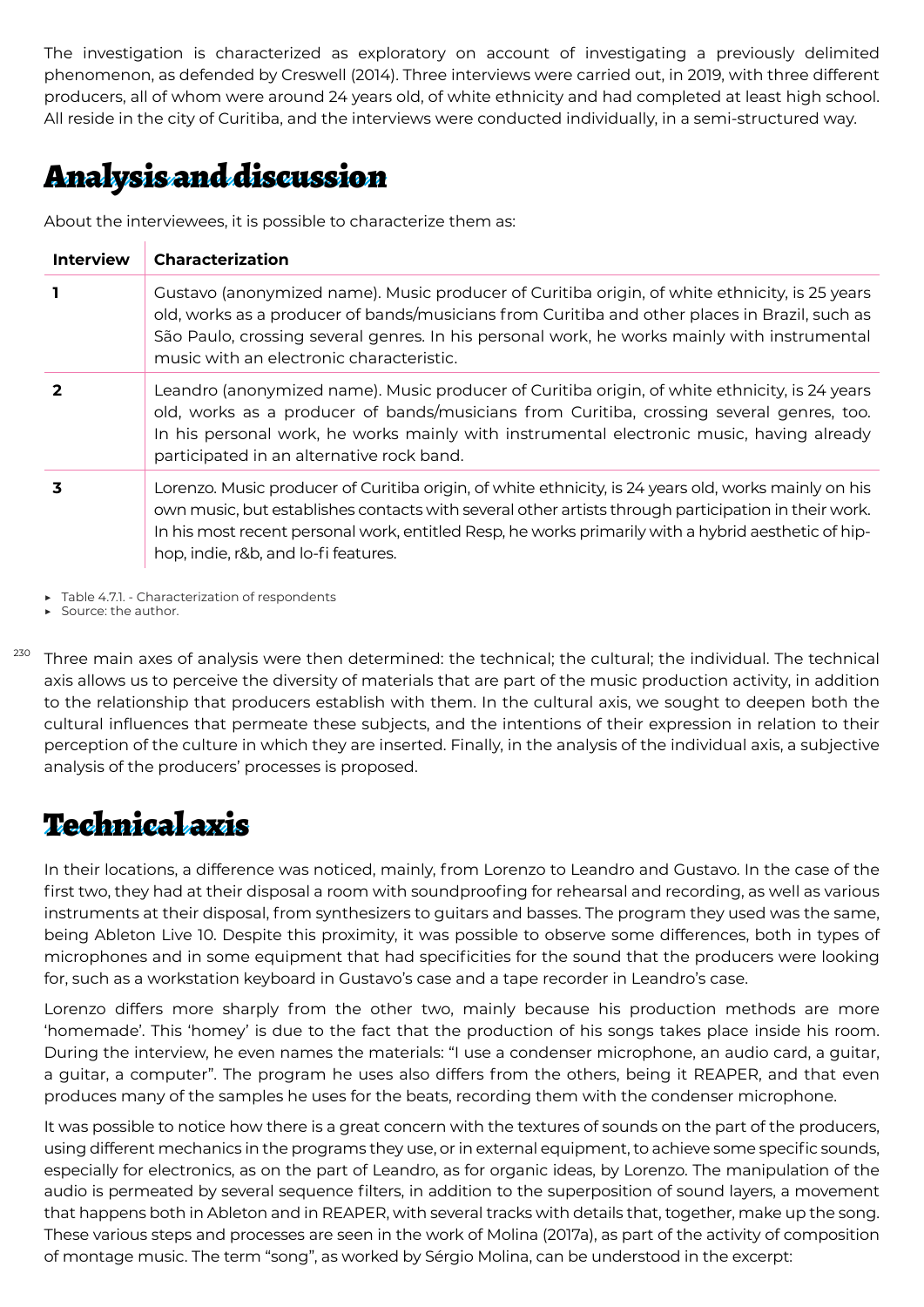*\*Gradually establishing itself as a musical genre since the second half of the 19th century, popular song with a more urban characteristic invaded the 20th century to, during the 1930s, consolidate itself as a mature practice, occupying a sociocultural territory where amalgamated echoes were recognized , both from elements still virgin of the most ancestral oral culture – such as the rhythmic impairments of more African roots – and from melodic harmonies and contours that reverberated, recontextualized, the fine architecture of European written music. (Molina, 2017b, p. 90).*

The use of programs to work with audio, such as Ableton, also allowed the music to become more visual, understanding the sound waves and also mapping all the components of the song, as presented by Molina (2017a). This is clear from Gustavo's account when he expresses how it works when he starts a project, which creates a file in Ableton to be able to see it, mapping where it is verse and chorus, for example.

It is also in this movement that it is reiterated that subjects, such as Lorenzo, may come to work with music without formal musical education, or melodic and harmonic theoretical notions, as in addition to having a greater timbristic focus, the fact of knowledge within the field is also reiterated. of appreciation in popular music.

The producers converge on there being no rules to start a project, as Gustavo reports: "it depends a lot, because I think it's a mess that has no rules, so you develop your own way of elaborating things, right, like, structuring their creative process like this".

Despite this, Lorenzo ends up following a certain constant model when starting his composition and production activity, which would be to record the guitar at a bpm that he designated and listen to continuously, both for future cuts and for new sequences to appear, such as a chorus. When recording this sequence, he keeps listening to these new elements and tries to continue the production, like writing a lyric that comes up in the process.

This report allows starting a dialogue about the themes previously elaborated by Gell (2018), in which there is a complexification about the artistic compositions, being elaborated from his notions of agent and patient. Remember that, for the author, the agent is the one who causes events to happen around him, being an original source of causal events, while the patient, in this relationship, is the one who is causally affected by the action of the agent. The index, as presented by Gell, is the material entities that motivate abductive inferences, and their cognitive interpretations.

In the case of Lorenzo, he expresses, at the end of the interview, that he delegates: "guitar, you will guide me", later composing a melody for the voice, after a main idea that "is born" and "does the creative work kind of on its own". It becomes possible to understand, from this account, how there is a movement of the musician becoming a patient, in which the index, the musical techniques, both as an instrument and as a program, end up exerting their influence by themselves in the production of music. This reiterates how technique, and understanding it, is essential for making music, and for understanding what aesthetics emerge from such processes.

With Gustavo, you can see this relationship in: "If you only have Ableton you will produce one way, if you have a guitar in your hand you will produce another, if you have a piano, a synth, you will produce from another." This explains how production and its results are necessarily linked to technique, and how creative developments necessarily emerge from the material availability made possible by the index, located in technical possibilities, acting as an agent.

Finally, in the case of Leandro, about one of his projects, it is possible to elucidate the relationship in:

*\*It's just that as it's a very long project, so, too, we played all the songs and then we just recorded. It's that process that like, it's cool, but it's only cool for whoever's there, like, you're there recording, 'what if I…' (...) 'What if I put in two more guitars'. So what, wow! Nice! (Leandro, 2019).*

These reports reiterate once again the ideas that arise in the process, and how there is this constant alternation of agents and patients in the musical project. The movement reiterates the need to study techniques to understand aesthetics and expressiveness in musical projects, both for what will be consumed and for how productions can be created, as they play an active role within the possibilities of expression.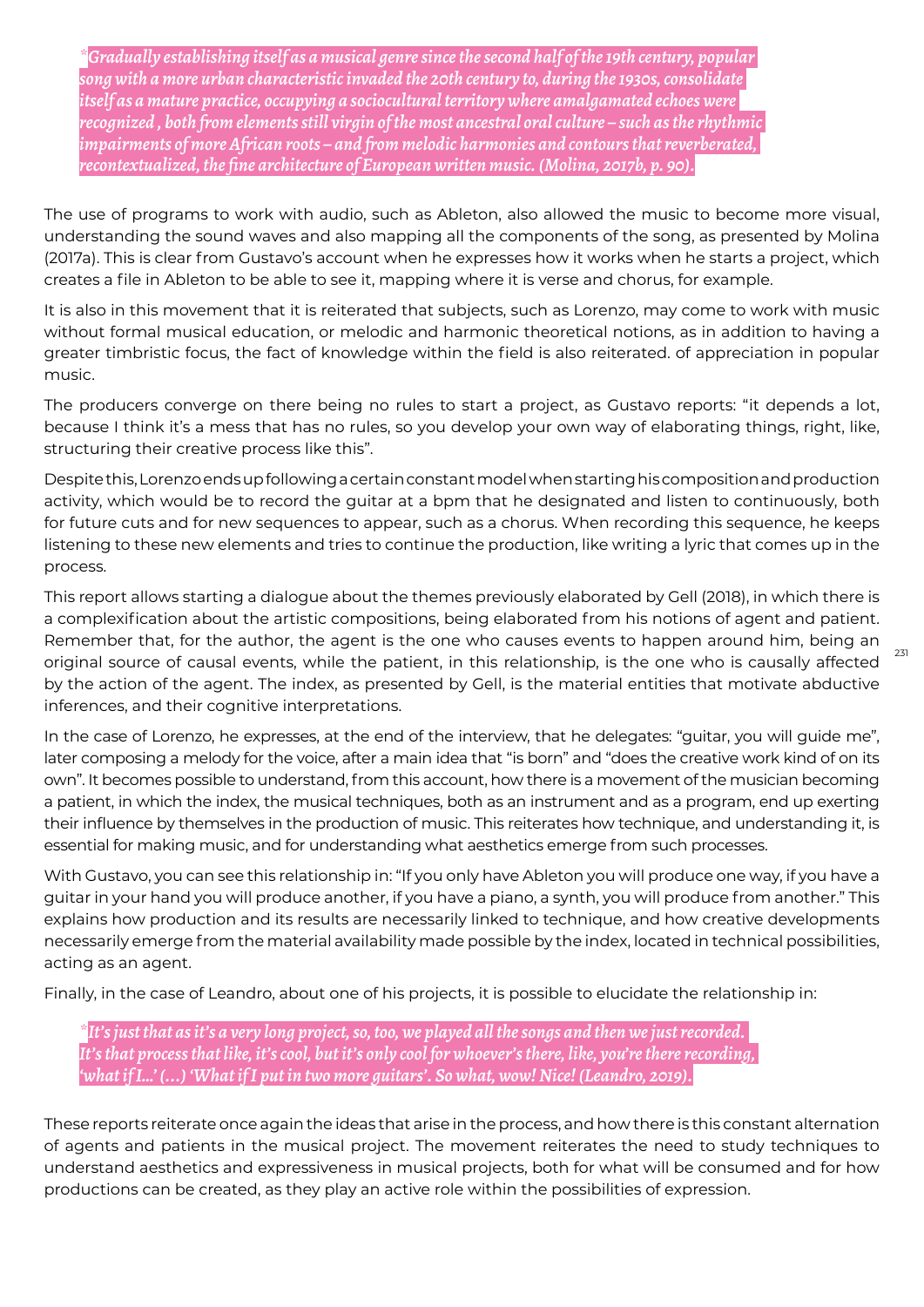### **Cultural azis**

In this context, Gustavo exposes how he always tries to be aware of contemporary productions, citing, for example, artists such as Anelis Assumpção to the DJ duo DKVPZ from São Paulo. From this account, it is possible to see how there is, on the part of the producer, consumption and connection with the place.

Regarding the influences of one of your projects, it is possible to go even further in relation to the hybrid processes:

*\*That's all, like, electronic stuff is that Four Tet, DJ Shadow in the beginning was a lot, nowadays I don't know, there was a time when a friend of mine gave me a flash drive with gigs of African music, and then I I listened a lot, but it was like, field recording, recording from the 60s, 70s, it wasn't a very incredible quality, but it was an absurd experience (...) Another logic, exactly, and then I was blown away like that and at the time I didn't even think about it, I just put it on, and after I was like, man, I have to think about it better, right, especially if it's going to be released to people. But at the time I only put it on because, wow, these super European electronic things with some super rich and chaotic stuff (interview with Leandro, 2019).*

It is noticed, in the creative process, a clearer form of cultural hybridization based on music, which becomes a continuous experimentation of sounds originating from different cultures, together with the experience of Brazilian musicality, generating continuous realities that transmit different paradigms prevailing in the culture. There is even a certain clarity and intentionality in this movement, as can be seen in Leandro's expression, when referring to the use of samples of African music previously mentioned:

*\*Not that it's Brazilian influences, but I was like, as Brazilian music comes from African music I was freaking out about African music, about polyrhythms. (...) not consciously, it was just like what happened, and then something that was really cool (interview with Leandro, 2019).*

 $232$ 

In conjunction with this notion, it is possible to relate Lorenzo's account of what he recognizes as typically Brazilian in music: "I think making noise, like that. Speak loudly, make noise, sing loudly, play loudly (...) So I think there is a mixture of that, then the Latinity, from the Portuguese too, which was more erudite."

From this expression, one can perceive the clarity about the processes that make up Brazilian music, such as the origins of Brazilian rhythms coming from Africa, and how, through reflection, no matter how unconscious, it is produced traditionally Brazilian cultural movements in independent production. This logic can be seen from Canclini (2015), when the author emphasizes how contemporary Latin American artists, even with advanced technologies, still look back, seeking the historical density of the region, generating stimuli that allow for the imagination.

It is also possible to observe how personal experiences change the notion of the culture in which the subject is inserted, as demonstrated by Leandro's account of a trip he took to Acre, a Brazillian State:

*\*I felt very much that, after the trip, our contact with the idea of Brazil, what Brazil is in our minds, changed completely (...) I think the idea is more, because, oh, that thing very annoying for those who grow up in rock'n'roll like, "rock is much better than samba", you know? "Samba, geez, tosqueira", and then, like, valuing Brazil in a way (...) it's not just listening to a song, when you're there everything makes sense, people talk in a different way (interview with Leandro, 2019).*

From this notion of a Brazilian culture experienced in a different way, new forms of expression and intentions of the works, and aesthetics that make up Brazilian perspectives, are transmitted. Independent production becomes a place where subjects like Leandro, with all his experience and perspective of Brazil, both as the origins of African music and his travels and contacts, can express a cultural notion through the experience of culture, without crossing censorship or limitations of the cultural industry, making it practically an intangible heritage of the Brazilian cultural dimension.

This clarity about the bases and structures that form a cultural expression, on the part of Leandro, becomes explicit in perception about culture. By elaborating that he believes that thought is linked to language, this thought about music is linked, and how throughout Brazil, the samba language has its own identity and way of thinking.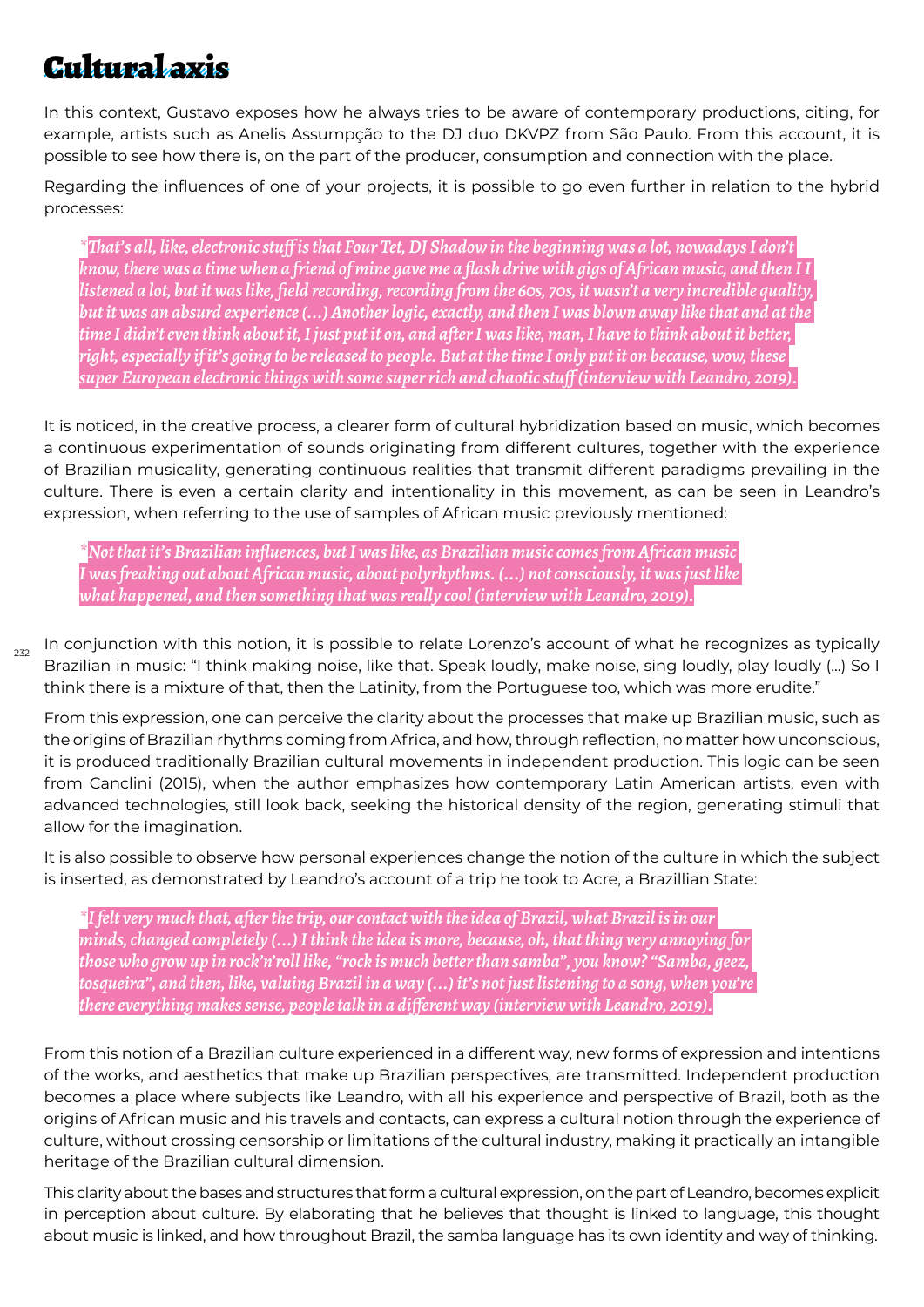In addition, Lorenzo reports how the independent production scenario is related to the events of common Brazilian reality, and how reality directly affects how the subjects who make up this experience of independent music relate, in which there must be union, as in the case of hardcore, because that's the only way that there is greater disclosure and less precariousness.

Realizing this, together with Leandro's reports, echo Canclini's (2015) logic in how the artistic world establishes an interdependent relationship with society, with one continuously affecting and transforming the other.

Finally, regarding the differences between national and international independent productions, despite differences in investment and material quality for production, Lorenzo expresses how independent production in the United States generates much more money, enabling a quality of life that is not possible in the United States. Brazil. However, he emphasizes that, as it generates more money, he believes that this foreign production does not seek to innovate so much through its financial link, while the Brazilian production, because it does not have this intrinsic link, allows for more experimental ideas.

It becomes possible to relate the views of producers with notions with what Canclini (2015) points out about Latin American countries being the result of indigenous traditions with colonial Hispanism. Going further, the author highlights how the musicians' expressions relate cultural origins and hybrid presents, constantly reinventing contacts with different cultures that make up the Brazilian cultural reality. In addition to explaining the importance of these productions to understand the Brazilian experience, the notion of what would be Brazilian today, as music, is problematized, since external productions are continuously consumed, in which, Yúdice (2013) reiterates, culture is no longer a 'national office'.

### Individual axis

Regarding individual experiences, even following different future paths, such as formal music education or not, all producers reported having a premature contact with music, while they were still very young. All had either pictures playing toy instruments or singing, being encouraged, from an early age, by their parents.

Gustavo and Leandro started in music by learning to play the guitar, while Lorenzo with drums. Only Leandro  $\,$   $_{233}$ kept formally studying music, being in the last year of the course at UFPR. Despite this, everyone took a class, even if briefly, at some point.

When reporting about his experience on the trip to Acre, which was previously commented by Leandro, Lorenzo expresses, in a more personal way, that he felt that he had changed the way he lives with other people, paying attention to them. This experience purely transcends his way of experiencing and organizing the spaces he permeates, but also in his expressiveness and intentions as a producer, both as a composition and in presentation, which began to feel closer to those who perform.

This allows us to understand these intentions to externalize the transformations within themselves based on their experiences, expressing these everyday experiences in a performative way. The impetus to express in the production the will of a different being as a subject can be seen in Lorenzo's speech, who reports that he perceives his past projects as very serious, trying to bring ideas that he still has in a lighter way, even in composition, such as "chord intent".

There is an intention, both in the chord progressions in the compositions before and in his impetus for a change in the way he currently produces, which conveys these feelings and this subjective charge on his part in these works. The experiences, as demonstrated before, are related in a complex network in relation to their subjectivity and their social reality, which, together, are expressed in compositions and productions.

Then, there is a need for each artist to do their own business, which occurs because, as Leandro reports how the music industry is orphaned by authorities, what is positive about freedom of production, but there is a negative about lack of investment. He reports: "I think music nowadays is independent even in these things, personal social networks are a great vehicle, so this is also kind of independent, marketing the person who does it".

In relation to Lorenzo, he explains the strategic responsibility for how to sell, reporting how he does not know if there is still demand on the purchase of records. Throughout the interview, he reflects on whether to release songs individually, following a new demand, instead of the classic format of the records, perhaps even creating a playlist at the end with the released songs.

The difficulties regarding this category are presented by Lorenzo when he reports the need to do "business".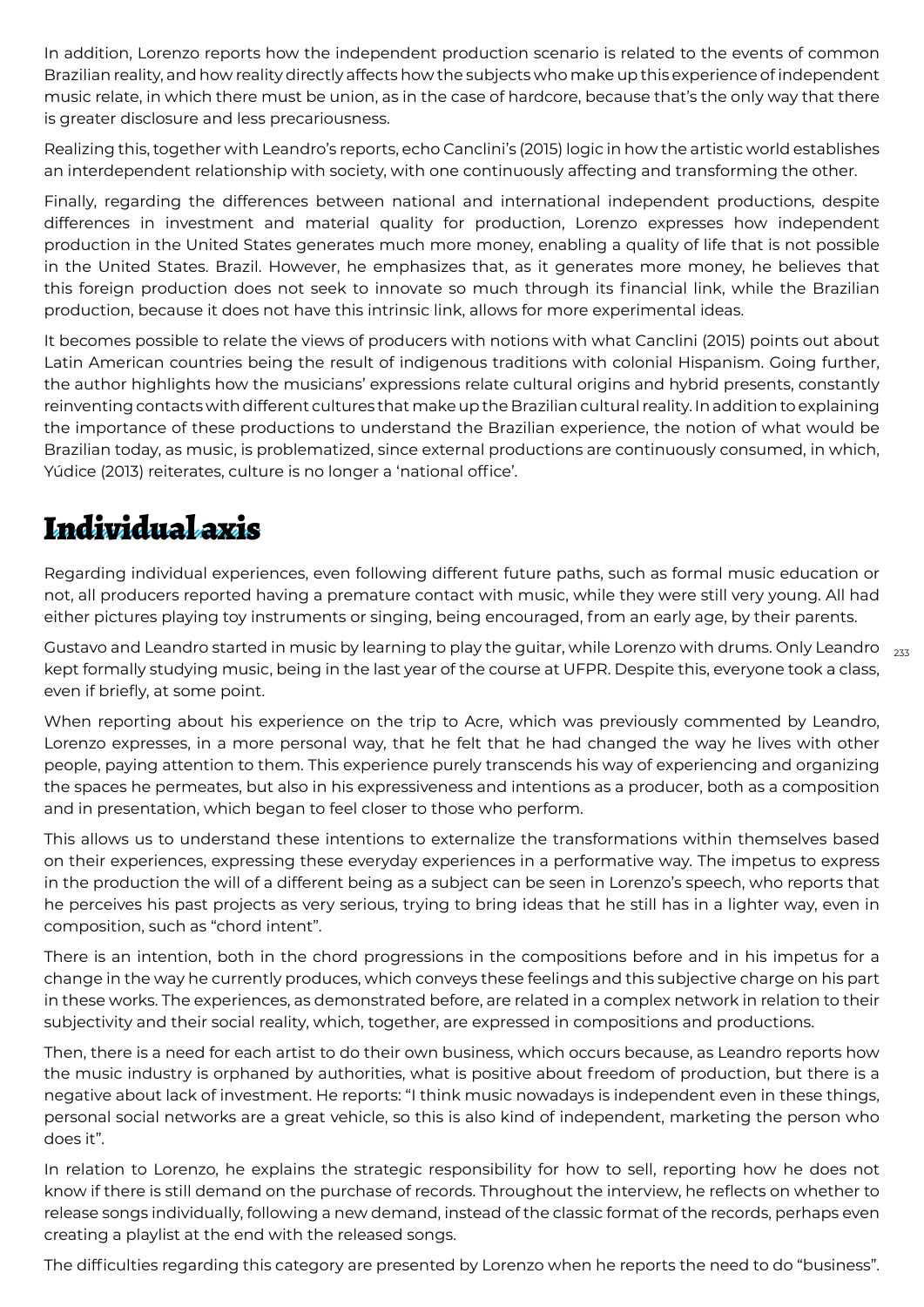In this context, he explores how he has to relate to people who have influence in the environment, even with ideological differences, for his work to permeate these spaces.

After these reports, it becomes clear how, despite all technical and cultural notions, they are still individuals who live the expressed experiences, with all their feelings, insecurities and desires, who must constantly negotiate and permeate spaces. This directly affects the production of their work, since, while they express their feelings and experiences, they must also dialogue with the external reality in order to be heard. It is highlighted, then, how musical reality is inseparable from social reality, in different instances and layers, and how independent production expresses this notion in a more intrinsic way.

### Conclusion

After previous analyses, it becomes possible to understand some processes and phenomena that constitute Brazilian contemporary independent popular music. In this context, new production techniques, both from programs and more accessible materials, allow the occurrence of a phenomenon of composition and recording of popular music in an accessible way in everyday contexts, being more present in common reality and, on account of this, expressing intentions more linked to this everyday reality.

The techniques used by the producers also showed an active role in musical composition, and their technologies allowed results not previously thought of by them, modifying the final result of the song. As much as there is a greater limitation of materials, the producers consider Brazilian works to be more technically inventive.

It is reported that, on the part of the producers, there is an awareness of the role of music as a cultural expression, considering the Brazilian musical aesthetic developments. This was present in reports such as believing that "noise", as expressed by Lorenzo, is one of the great Brazilian aesthetic components, of samba as a form of language and of the process of consolidation of Brazilian music starting from African music. Noise can be perceived as an aesthetic that distances itself from minimalism, with a great overlap of musical elements, mainly of a percussive character, and how this can currently be characterized, also, by distorted timbres and a high degree of manipulation in contemporary productions.

It is also possible to point out how because all the interviewees had a premature initiation into music, it can be noticed as a more natural expression of themselves, facilitating subjective expressiveness (understood from the social actors' own and individualized experiences) and cultural (belonging to the identity dimension generated from the groups in which the subjects are inserted and identify themselves) in their works. In relation to subjectivity, it was also possible to observe how it plays a fundamental role in compositional intentions, communicating the musicians' feelings and ways of being, both as they are and as they would like to be.

The works are no longer centered on the major labels and record labels that release musicians, who were considered the greatest representatives of Brazilian culture, resulting in the possibility of independent productions becoming cultural heritage. This arises from the fact that they express, more closely, several elements that make up contemporary Brazilian culture and reality. The culture of noise is expressed exactly as these points shared between independent producers, who experience this cultural reality and express it through their productions, noise being exactly the expression of lo-fi, represented by the lower quality of technologies compared to professional studios, in their work. The expressiveness of the producers, both for the work and for the intentions (what they want to be expressed and perceived in their work) and their perspectives on their reality, is intrinsically important to understand this musical and cultural phenomenon.

#### **References**

- » Becker, H. S. (1982). *Art worlds.* Berkeley, Los Angeles, London: University of California Press.
- » Bourdieu, P. (1996). Understanding. *Theory, Culture & Soci*et*y*, *13*(2), 17–37.
- » Burgess, R. G. (1997). *A pesquisa de terreno: uma introdução* [Field research: na introduction]. Oeiras: Celta Editora.
- » Canclini, N. G. (2015). *Culturas híbridas: Estratégias para Entrar e Sair da Modernidade* [Hybrid Cultures: Strategies in and out of Modernity]. São Paulo: Editora da Universidade de São Paulo.
- » Creswell, J. W. (2014). *Research design: Qualitative, quantitative and mixed approaches*. California: Sage.
- » DeNora, T. (2003). Music sociology: getting the music into the action. *British Journal of Music Education, 20*(2), 165–177.